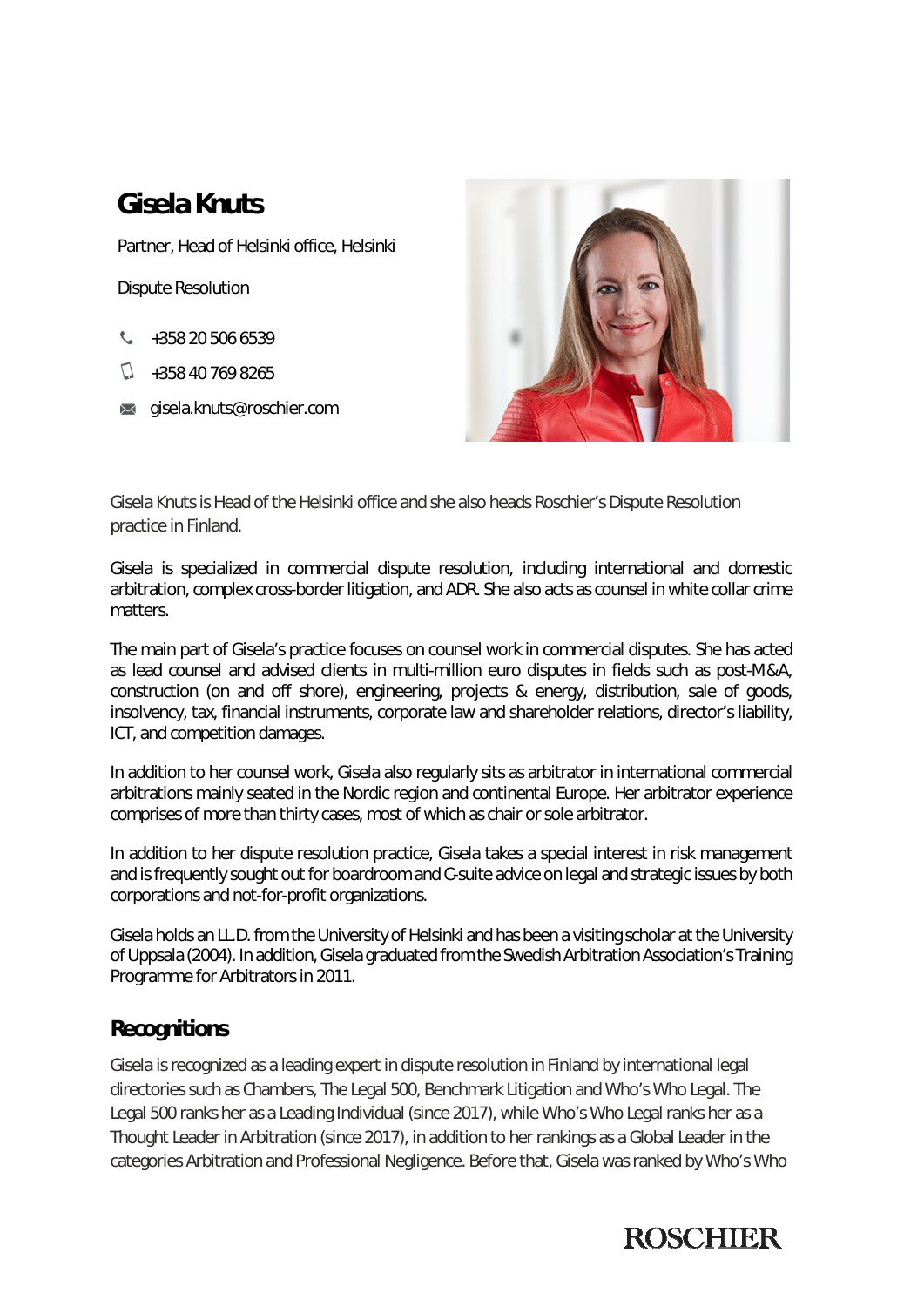Legal as a Future Leader in Arbitration. Gisela is the winner of the Benchmark Litigation Europe Award 2020: the Lawyer of the Year for Finland and she is ranked as a Litigation Star by Benchmark Litigation.

According to clients, Gisela is an "excellent leader and coordinator, who is able to "grasp key issues swiftly and deliver clear, practical options and solutions, even under difficult situations" (Chambers Europe, 2020). Further, clients describe her as "meticulous and committed to her work", "highly experienced" (The Legal 500, 2019) and as "a well-known and respected litigator, most notably active in competition-related disputes" (Chambers Europe, 2020). She is lauded for offering "very good and efficient client service and communication" (GAR100, 2019) and for being "very fast, easy to reach and work with" (Chambers Global, 2018). She is also commended by clients for her "international take on everything" (Chambers Europe, 2017).

In additional to Gisela's individual rankings, Roschier's arbitration team is ranked in the GAR100 directory as one of the hundred most prominent arbitration practices globally.

## **Work highlights**

Gisela Knuts' experience includes advising:

- 1. Baltic Connector Oy on risk management and dispute prevention in the building of a bidirectional offshore gas transmission pipeline between Estonia and Finland;
- 2. Arla in a 70 MEUR follow-on competition damages action before the District Court of Helsinki regarding the abuse of dominant market position by Valio on the Finnish fresh milk market through predatory pricing;
- 3. Claimant in multiple concurrent FAI arbitrations concerning cartel damages claims valued at several hundred million euros;
- 4. A global group of companies in complex insolvency related 150 MEUR claw-back and board liability claims with parallel civil and criminal litigations in multiple jurisdictions in Europe and Asia;
- 5. A Finnish manufacturing company in parallel SCC arbitration and proceedings before the Helsinki District Court relating to a shareholders' agreement;
- 6. The CEO of a Finnish state-owned company in a FAI arbitration regarding a 35 MEUR claim for director's liability;
- 7. A global corporation on claims management and dispute prevention in connection with a 100 MEUR ICT outsourcing project.

## **Career**

Roschier (2000-), Partner (2011-); Head of Disputes Finland; Head of the Helsinki office (2019-)

# **ROSCHIER**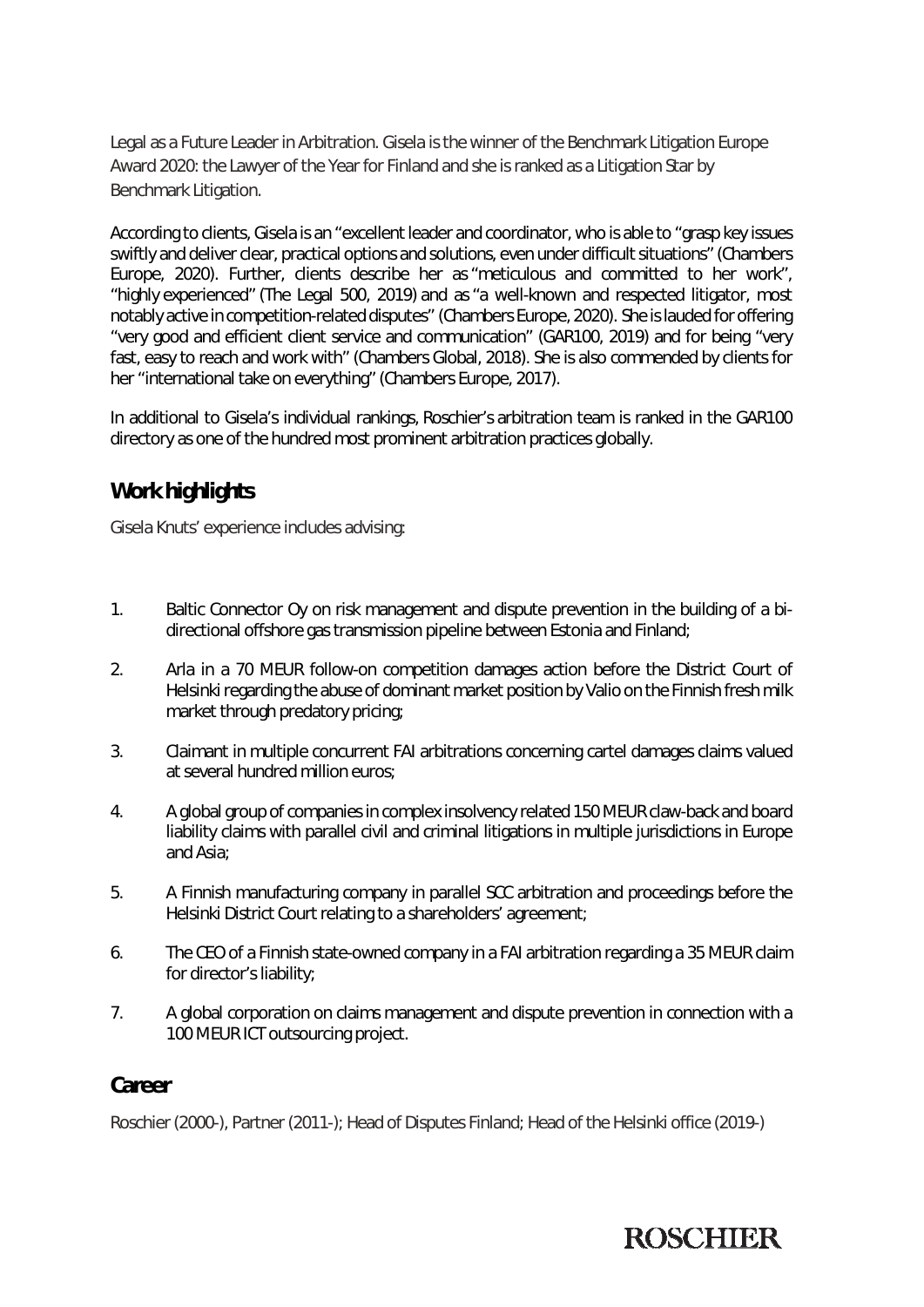Pargas District Court, Law clerk (1999-2000)

#### **Memberships**

Member of the Finnish Bar Association

Member of the International Bar Association

Member of the Finnish Arbitration Association

Member of the Swedish Arbitration Association

Member of the ICC Commission on International Arbitration

#### **Professional appointments**

Åbo Akademi Foundation, Board member (2012-), Chair (2019-)

The Finland Arbitration Institute (FAI), Board member and Vice-Chair (2022-)

#### **Publications**

**"Recourse to the Courts Against an Arbitral Award"** in "International Arbitration in Sweden: A Practitioner's Guide" 2nd Edition, Kluwer Law International B.V., 2021

**"Domarens förlikningsverksamhet och rätten till rättvis rättegång"**("Facilitation of settlement by the courts and the right to a fair trial"), Festskrift till Dan Frände 2017

**"Toolkit for Award Writing"**, IBA Arb40 Subcommittee 2016

Book review of Anna-Liisa Autio's doctoral dissertation entitled **"Lainkäyttö yritysten riidanratkaisussa"**("Dispute resolution practices among companies"), with A. Keinänen, Lakimies 2014

**"Recourse to the Courts against an Arbitral Award"**, in Ulf Franke et al. (Ed.): "International Arbitration in Sweden. A Practitioner's Guide", Kluwer Law International 2013

**"Jura Novit Curia and the Right to be Heard – an Analysis of Recent Case Law"**, Arbitration International 2012

**"Korvaus tarpeettoman turvaamistoimen aiheuttamasta vahingosta"**("Compensation for Damage due to Groundless Interim Relief"), Lakimies 2011

**"Skiljeförfarandeundantaget i Brysselförordningen – Quo vadis?"**("The Arbitration Exception in the Brussels Regulation – Quo vadis?"), Festskrift till Gustaf Möller, November 2011

**"West Tankers – ett bakslag för internationellt skiljeförfarande in Europa"**("West Tankers – a Backlash for International Arbitration in Europe"), Tidskrift utgiven av Juridiska Föreningen i Finland 2010

## **ROSCHIER**